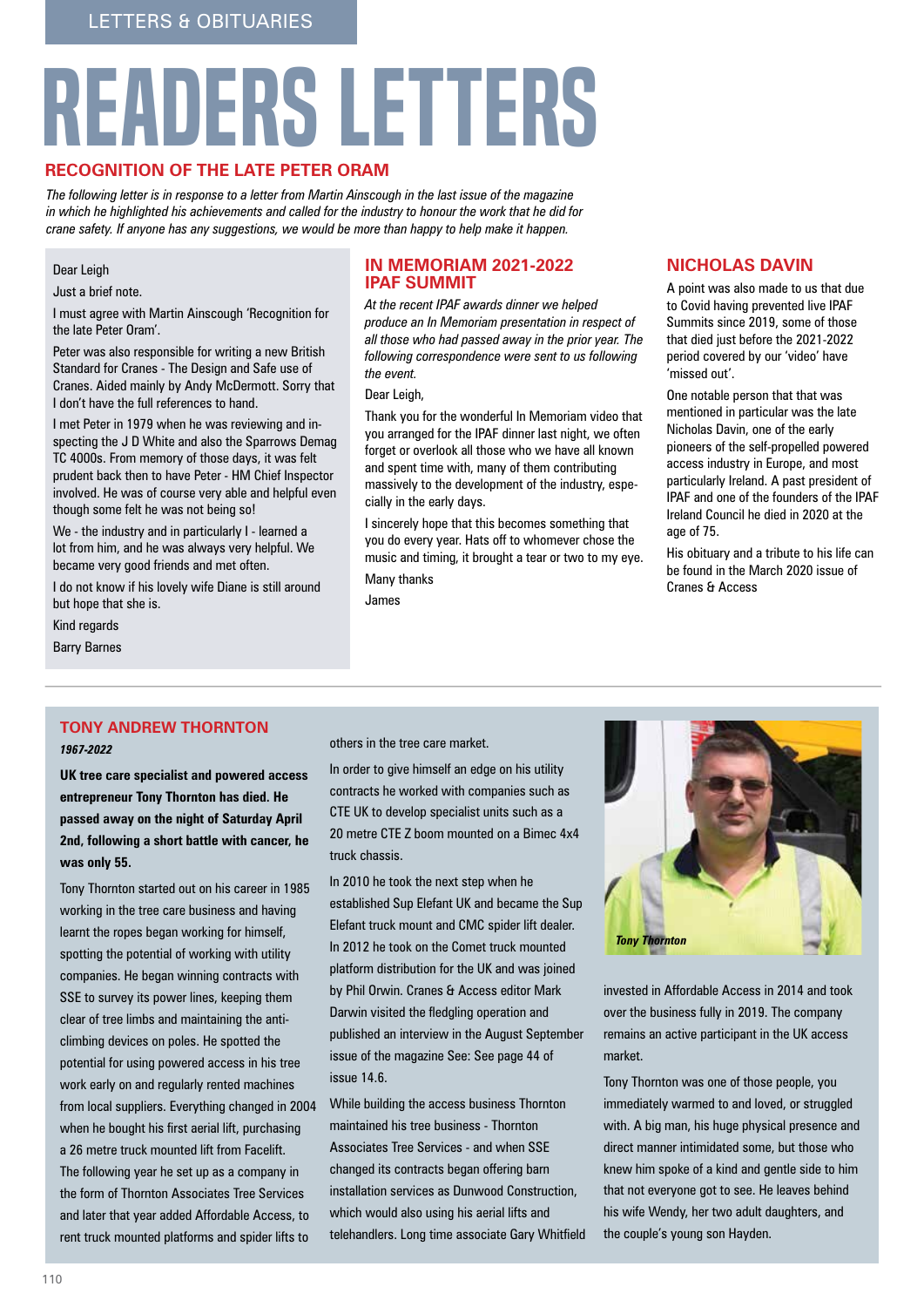# letters & Obituaries

#### **Thomas Wiesbauer** *1968-2022*

**We have received the tragic news that Thomas Wiesbauer, managing director of German crane rental and heavy transport company Wiesbauer died suddenly on Thursday 28th April while on holiday. He was only 53.** 

He was the third generation of the Wiesbauer family to manage the business and has worked with the company since 1990. He managed the family business with his wife Sabine and brother Jochen, but had started to hand over more of the day to day responsibility for the business to his two adult children.

He has also been active in politics and was a

member of the municipal council in the company's home town of Bietigheim-Bissingen since 2004 and was elected president of the Ludwigsburger IHK regional chamber in 2021.

Mayor Jürgen Kessing on behalf of the town council of Bietigeheim-Bissingen

said: "His loss is a deep cut in his family, his company and in his voluntary work. The city of Bietigheim-Bissingen will always honour his memory."



"The German crane industry has lost a thoroughly decent individual, an imaginative and committed entrepreneur who put his heart and soul into everything he did.

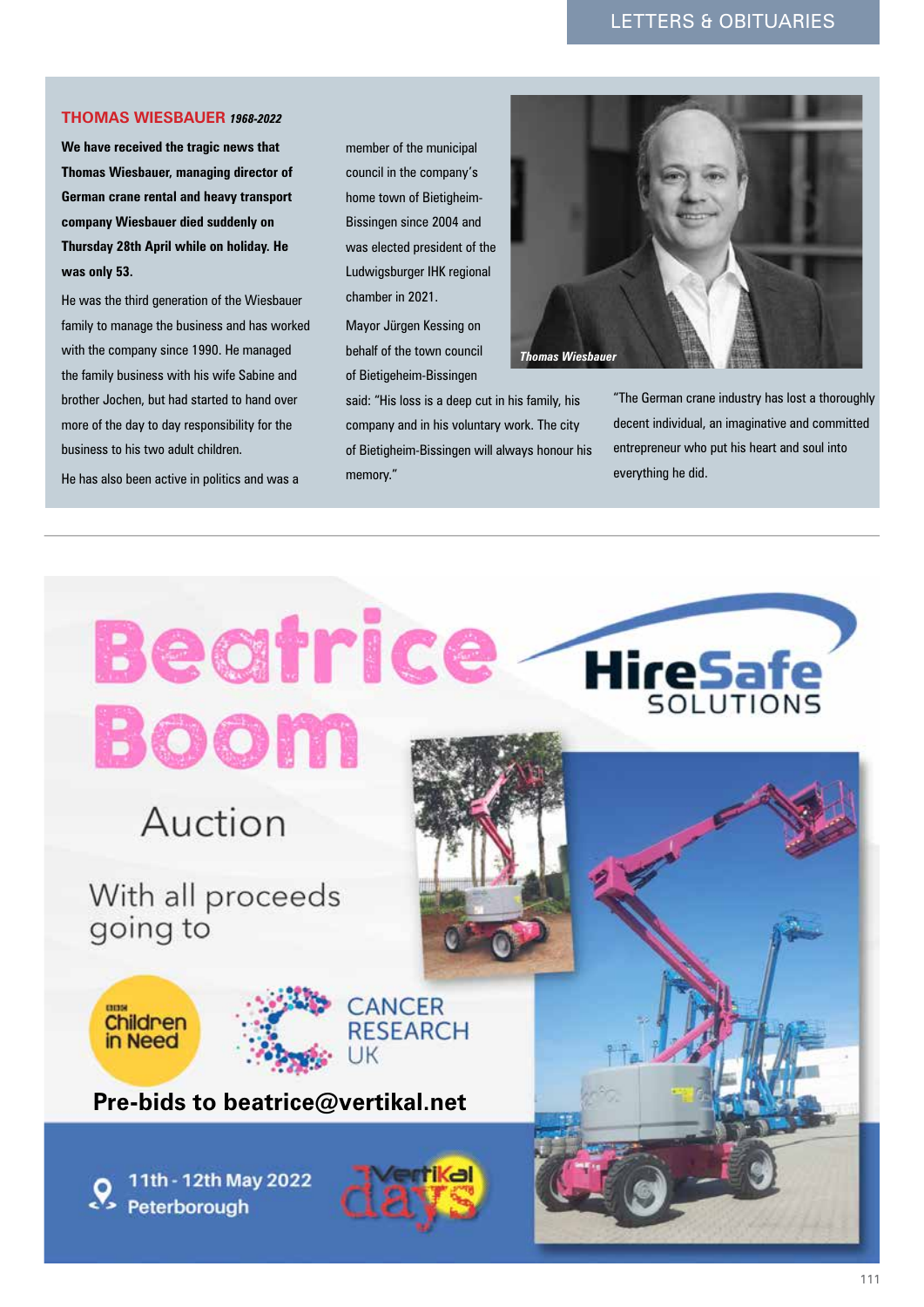## **Anthony David Steel** *1938-2022*

**David Steel, formerly managing director of Coles Cranes, died on Friday 8 April after a short illness, just three weeks short of his 84th birthday.** 

David was the son of James Steel and nephew of Eric Steel, the two brothers who established Sunderland-based Steels Engineering Products in 1943 as a subsidiary of family firm Steel & Co which had acquired Henry J. Coles Ltd in January 1939. David read English at the University of Oxford but on graduating he was articled to a firm of London accountants rather than joining the family firm. People who subsequently knew him will not be surprised to learn that he hated it, and in 1962 he quit accounting and joined Coles Cranes as a management trainee.

His father, by now Sir James Steel, the company chairman, insisted that he complete the full management induction programme, which involved spending time on the shopfloor at Sunderland, as well as working alongside both UK and international sales executives. His father had focussed on developing Coles export markets while Eric Steel was responsible for developing the Coles product line. In 1964, David was appointed UK sales manager and promoted to UK sales director in 1966.

In 1968 the company's name was changed to the British Crane and Excavator Corporation with a manufacturing and marketing arrangement with the Unit Crane & Shovel Company of Milwaukee, Wisconsin and the acquisition of excavator and crawler crane manufacturer Priestman Brothers of Hull the following year. A new factory was also built in Darlington to build Coles' traditional diesel electric cranes, while Sunderland focussed on telescopic truck cranes. In 1970 British Crane & Excavator name was dropped in favour of Coles Cranes

By 1972 Coles was the largest mobile crane manufacturer in Europe with four UK plants and facilities in Germany and Australia as well as licensed manufacturers in India and Poland. That year the company became the subject of an unwelcome takeover bid from Critall Hope, a subsidiary of merchant banker Slater Walker, which had an eye on Coles' undervalued assets.

David was part of the senior management team which fought the takeover and ultimately negotiated and accepted a 'white knight' offer from Bill de Vigier, founder and owner of the Acrow Group. Coles was a different kind of

business to Acrow's other business, and once the takeover was completed, de Vigier looked for 'efficiency improvements', including cutting 300 from the Sunderland workforce. The result was a disastrous 13 week strike which badly damaged Coles business and reputation, leading to the resignations of several Coles directors. de Vigier recruited Bill Jacks as managing director, and in 1976 he appointed David as sales & marketing director, while recruiting Duncan Wordsworth to manage manufacturing operations. David created a revitalised marketing department with an emphasis on product benefits and worked closely with a young and energetic international sales team to build a solid presence in new and growing markets such as the Middle East and Eastern Europe.

Over the next few years, the company's manufacturing operations were substantially improved, with new fabrication, test, paint and research facilities This helped Coles retain and, in some cases, improve its market position, leading to the promotion of David Steel to managing director.

The strength of sterling and growing competition in the early 1980s imposed particular pressures on many UK manufacturing businesses, and while Coles managed to remain profitable, the Acrow Group became over extended and called in a liquidator in September 1984. David and his senior management team attempted to mount a management buyout, but struggled to develop a financially viable offer, and were thwarted by a superior and successful offer from Grove Manufacturing.

Grove's chief executive Martin Benchoff took an instant liking to David and retained him, initially in his role at Coles, while a merger of Grove's European operations with those of Coles was arranged. He later told the story of his experience of visiting the unemployment office with the intention of 'signing on' as unemployed, prior to the sale of Coles going through.

Once the merger went ahead Benchoff appointed David manager of the combined sales, marketing and distribution efforts of the business which was rebranded Grove-Coles. In 1987 Hanson acquired Grove's parent Kidde group, and while it divested themselves of several Kidde businesses, it surprisingly retained



Grove. Steel remained for a while but had left the business by the early 1990s.

He then took up a London based role with JCB before joining York Trailers, neither of which seemed to suit him. His recruitment by the European Bank for Reconstruction and Development gave him a role to which he was much better suited, and where he was able to put to good use his knowledge of Eastern European markets as they developed, following the collapse of the Soviet Union. After several successful years with the bank, he retired in 2000. He is survived by wife Jane, children Harriet and Robin, and four grandchildren.

In the words of those who knew him well: "He will be fondly remembered by friends, former colleagues and customers around the world. It is perhaps, a mark of his success in building a dedicated, committed and successful team at Coles, that former employees still meet regularly in an organisation they call COBBLERS - the Coles Old Boys, Been Left and Early Retired Society, of which David was an enthusiastic member until his death. He will be greatly missed.



*Alf Sparrow of GW Sparrow Crane Hire in late 1977*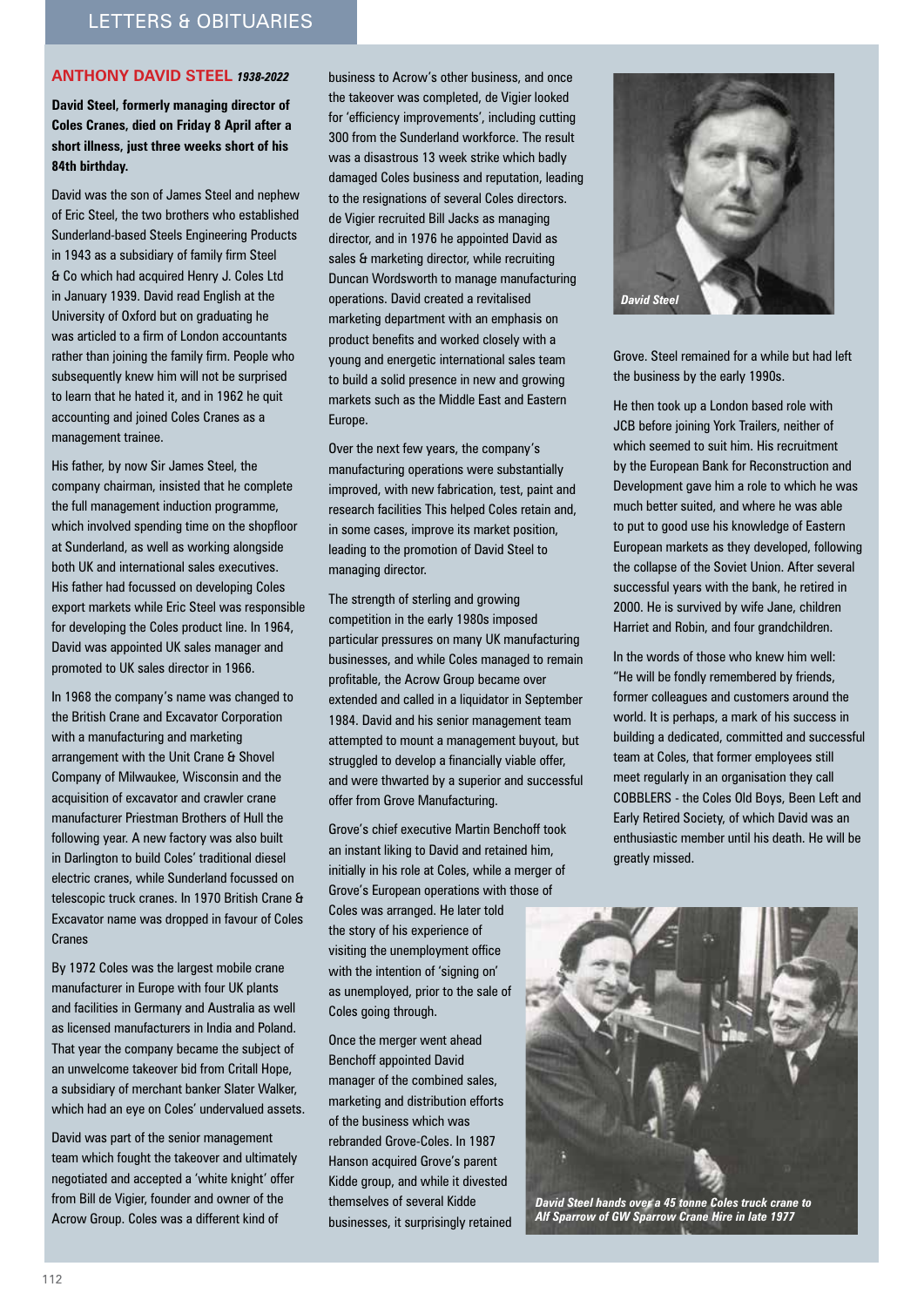# letters & Obituaries

## **In memory of David Steel**

Dear Leigh

David Steel and I were colleagues, friends, and for a time he was my boss, for 60 years from the day on which we first met in 1962. To me, he combined the qualities of his warm hearted mother, Margaret, father, James (later Sir James), and his uncle, Eric, the human dynamo who directed Coles Cranes from the time that they were taken over by the Steel Group just before the start of WWII and manufacturing moved from Derby to Crown Works, Sunderland.

Eric died from a heart attack in 1956/7 at the early age of 49, and it was James who endorsed my appointment, fresh from National Service in the Royal Engineers and Oxford, with a degree in Jurisprudence, as export sales trainee in September 1957.

When David started his own career with Coles in 1962, he accompanied me on my London rounds of Communist country Embassies, in particular the Romanian one, where an astute man called Nicolae Cocos was surrounded by a battery of phones to which he kept answering: "I am in another line - pleeze ring back in five minutes." My imitation of this caused David difficulty in keeping a straight face!

It was David, who found the true reason why I had left Coles for Hymac in 1965, to escape the devious machinations of my boss at the time, whom he eventually got rid of. He invited me to re-join the Steel Group as export manager for Priestman in 1970 and recommended to Bill de Vigier of Acrow that I be offered a seat on the Priestman board, which I held for 12 years until the Acrow collapse in 1984. Whenever he came to the Acrow head offices in Paddington, he would come into my office for a chat. I spent 1985 under a short term Contract with Sennebogen, but in 1986 he rescued me with the offer of a job looking after Poland and Communist Eastern Europe with Grove Coles at Harefield. After the offices were moved to Bicester, he allowed me partially to work from home, upon the basis of a Consultancy Agreement, as by then I was beginning to reestablish Grove in Poland, without the advantage of purchasing Polish components as Coles had done for years and Grove did not continue.

When Grove decided to close the Grove Coles offices and make changes to the local management including David's departure, I had just signed a Consultancy Agreement with him, to give me more independence, and Grove had little option to accept it, but my personal stock improved with them when I sold the last RT1650.



David got a London based job with JCB and was therefore unable to take up a UK Government funded assignment to train Polish manufacturers in marketing and he recommended me, which helped the finances of Grabcranex, the fledgling post-Communist agency that my wife Audrey and I had started, and which struggled financially in its early years. During our respective retirement years, David and I (prior to Covid) met regularly for lunch in Oxford or at his comfortable Old Vicarage, where Jane often provided refreshments or lunch, to chat and reminisce and he generously endorsed my Memoir '40 Years a Salesman'. He was, in every sense, a true hearted gentle-man who will be sadly missed. Dick Lloyd





All the proceeds of the sale will go to the Lighthouse Construction Industry Charity to combat poor mental health in our community.

# Find out more...



See the machine on stand 315 at Vertikal Days on 11th & 12th May!